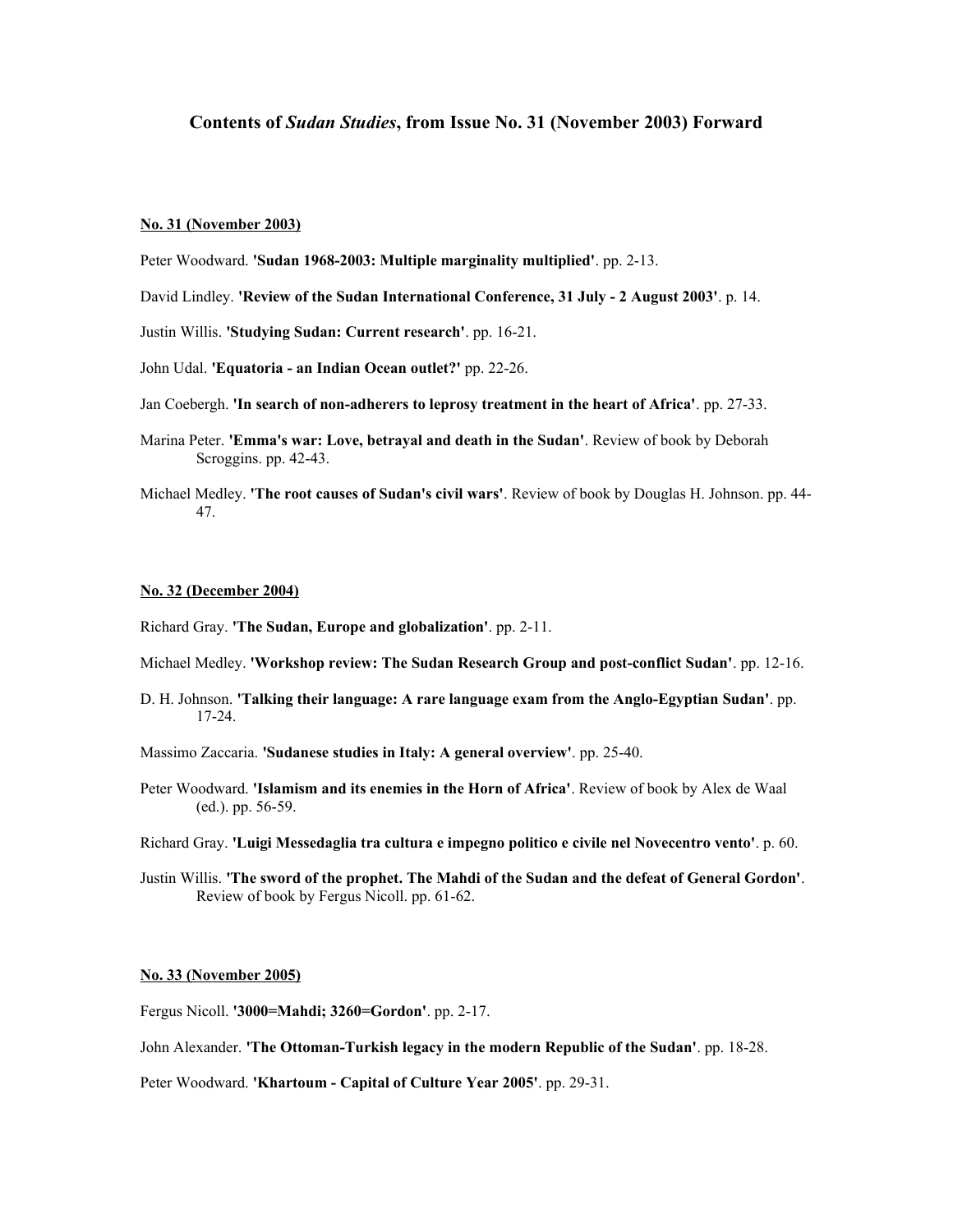John Udal. **'Dr Kunijwok Gwado Ayoker Kwawang, 1943-2005'**. pp. 32-34.

Justin Willis. **'Dr Richard Gray, 1929-2005'**. pp. 35-36.

Justin Willis. **'Guerilla government: Political changes in the southern Sudan during the 1990s'**. Review of book by Oystein Rolandsen. pp. 53-54.

Justin Willis. **'Memoirs'**. Review of book by Brian Carlisle. p. 54.

Justin Willis. **'Darfur: The ambiguous genocide'**. Review of book by Gerard Prunier. pp. 55-57.

Peter Woodward. **'Exploring: Robin Hodgkin's letters from the Sudan, 1939-47 and Playing: Robin Hodgkin's mountaineering letters'**. Review of book by Adam Hodgkin (ed.). pp. 57-59.

## **No. 34 (July 2006)**

H. R. J. Davies. **'W. G. Browne's visit to Darfur, 1793-96'**. pp. 2-13.

Douglas H. Johnson. **'Why** *The Four Feathers***? (Why not seven?)'**. pp. 14-19.

Gabriel R. Warburg. **'A note on David Ha-Reuveni's visit to the Funj Sultan in 1523'**. pp. 20-31.

Pieter Tesch. **'Unity in diversity: The experiences of Indonesia and Sudan'**. pp. 32-40.

John Udal. **'The Sudanese Seraskir: Adham Pasha El'Arifi'**. pp. 41-49.

Arthur Staniforth. **'A note on locust hunting'**. pp. 50-51.

Jane Hogan. **'Designation status for the Sudan Archive, Durham University Library'**. pp. 52-53.

- Christopher Prior. **'Images of empire: Photographic sources for the British in the Sudan'**. Review of book by M. W. Daly and Jane Hogan. pp. 54-55.
- Justin Willis. **'The Nile in darkness: A flawed unity, 1863-1899'**. Review of book by John Udal. pp. 55- 56.

# **No. 35 (July 2007)**

Mary Keenan. **'Retracing footsteps: Khartoum 1934 and 2007'**. pp. 3-17.

Al-Sadig Yahya Abdalla. **'On the relevance of linguistics to the communicative needs of the Sudanese community'**. pp. 18-30.

Jack Davies. **'Cultural diversity in the Sudan at Independence'**. pp. 31-49.

David Lindley. **'The Kenana Handbook of Sudan'**. Review of book by P. G. Hopkins (ed.). pp. 50-51.

Michael Medley. **'Crisis in Darfur: Listening to Sudanese voices'**. Review of book by Abdel Ghaffar M. (ed.) and Lief Manger (ed.). pp. 52-54.

Gill Lusk. **'Crisis in Darfur: Listening to Sudanese voices'**. Review of book by Abdel Ghaffar M. (ed.)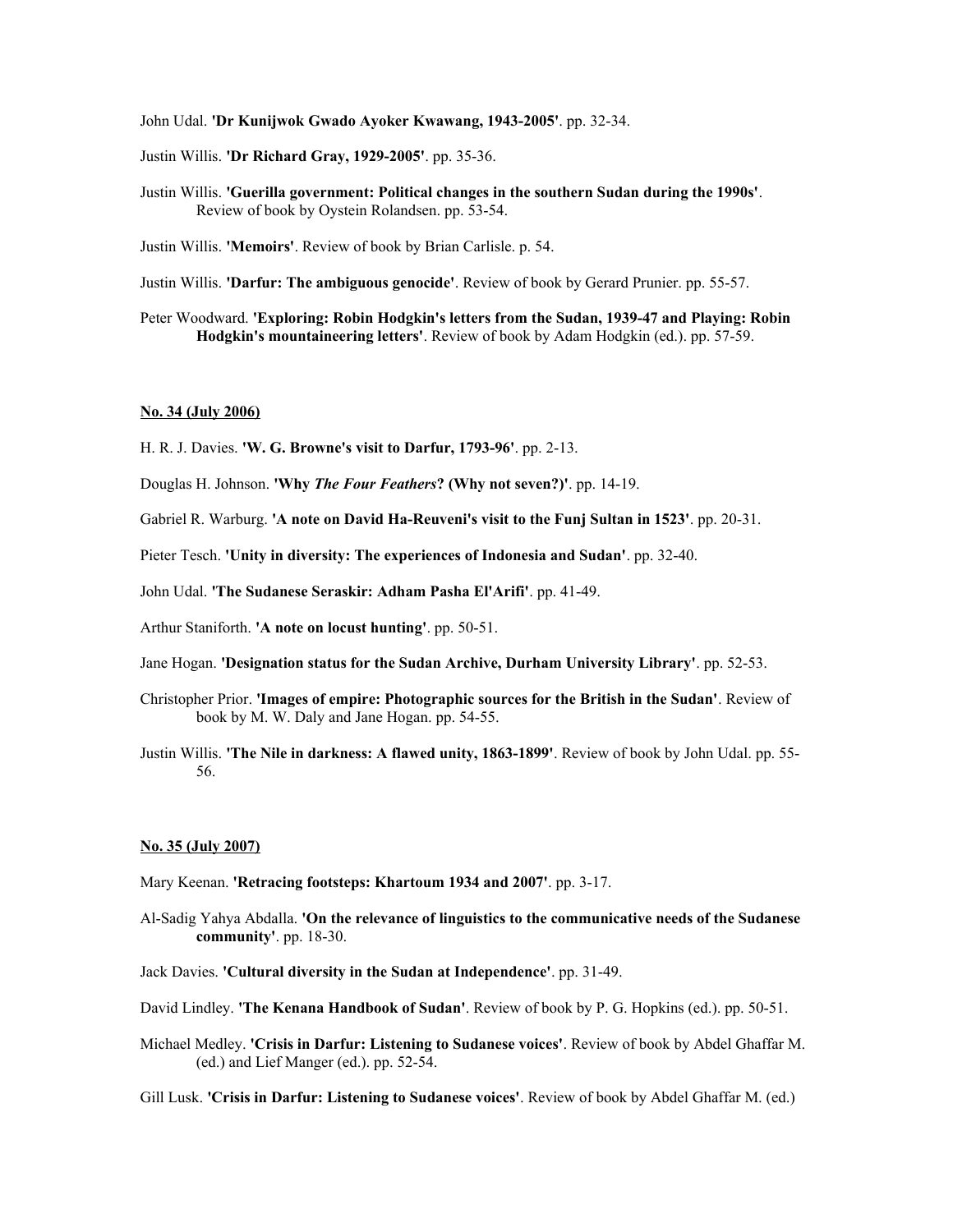and Lief Manger (ed.). pp. 55-57.

## **No. 36 (November 2007)**

- anon. **'Professor Peter Malcom Holt'**. p. 3.
- Mohammed B. Ahmed. **'Professor Holt and the Mahdist revolution: The other face of colonialism'**. pp. 4-6.
- Hassan Ahmed Ibrahim. **'Professor Peter Malcolm Holt: Some personal recollections'**. pp. 7-12.
- Gerasimos Makris. **'A prisoner of the Mahdi: Nicolas P. from Samos'**. pp. 13-27.
- Terje Tvedt. **'The British river empire and the unknown story of the Anglo-Egyptian occupation of the Sudan'**. pp. 28-48.

Philip Bowcock. **'Sudan revisted: January 2006: A personal view'**. pp. 49-53.

Jack Davies. **'Darfur's sorrow: A history of destruction and genocide'**. Review of book by M. W. Daly. pp. 54-55.

Cherry Leonardi. **'Proud to be Nuba: Faces and voices'**. Review of book by Nanne op't Ende. pp. 56-58.

#### **No. 37 (April 2008)**

- anon. **'Peter Shinnie (1915-2007)'**. pp. 3-4.
- Derek Welsby. **'Dams on the Nile: From Aswan to the Fourth Cataract'**. pp. 5-18.
- Nicholas Hildyard. **'Neutral? Against what? Bystanders and human rights abuses: The case of Merowe Dam'**. pp. 19-38.

Dan Large. **'Old friend, new actor: A historical note on Sudan's relations with China'**. pp. 39-52.

Gwyneth Davies. **'Wek: Sudanese refugee to international supermodel'**. Review of book by Alek Wek. p. 53.

# **No. 38 (July 2008)**

- anon. **'Ibrahim El-Salahi: A profile of the new SSSUK President'**. p. 3.
- Endre Stiansen. **'Robert Collins (1933-2008): An appreciation'**. pp. 4-6.
- Philip Bowcock. **'Sir Donald Hawley, KCMG, MBE, (1921-2008), and the Sudan: An appreciation'**. pp. 7-10.

Mohamed Elansari Ali. **'The Sudan peace process'**. pp. 11-41.

Pieter Tesch. **'Associate parliamentary group's visit to Sudan, 2007'**. pp. 42-53.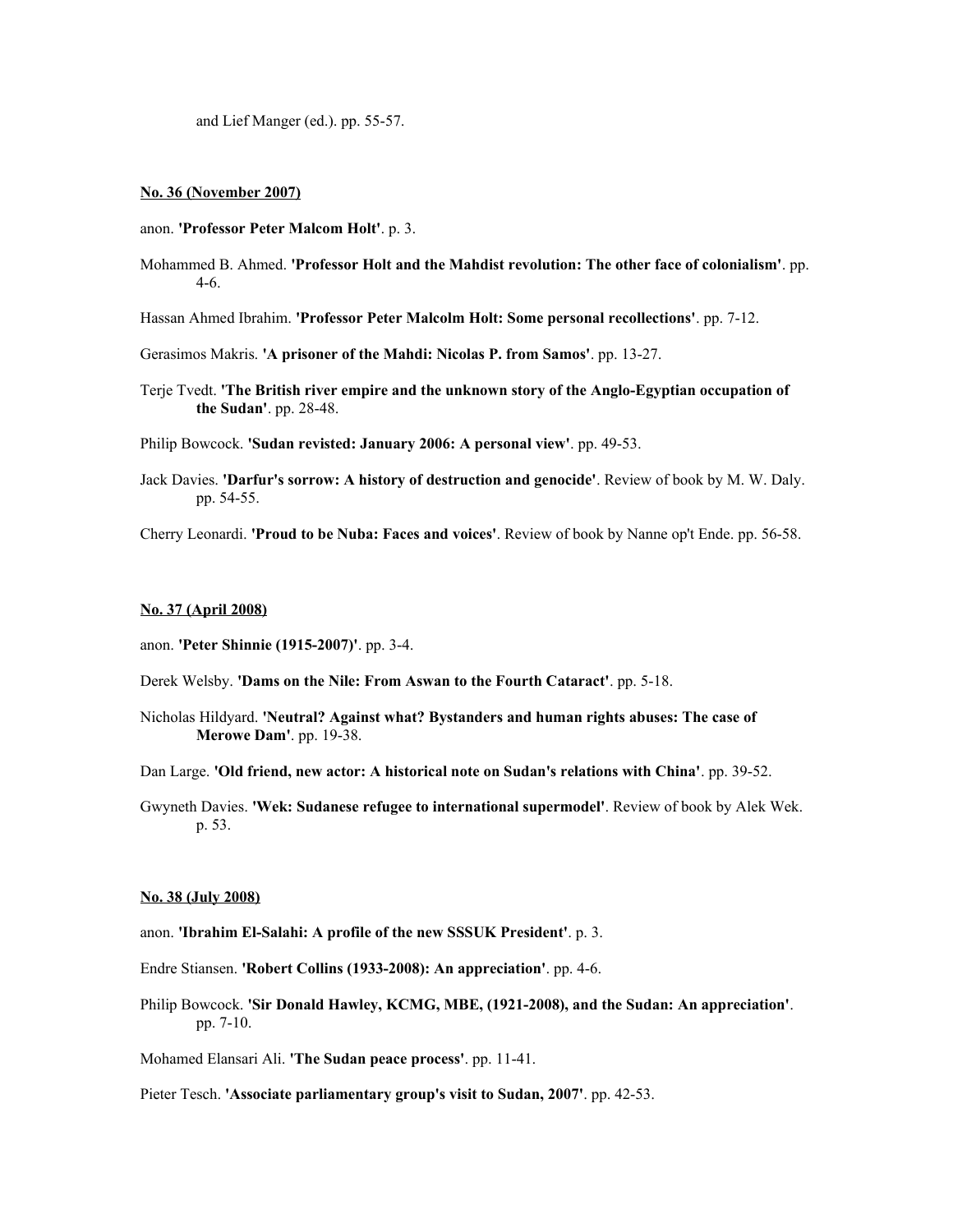John Udal. **'The early history of the Shukriya and the Abu Sinns'**. pp. 54-72.

Jane Hogan and others. **'Some recent books on Sudan'**. pp. 73-79.

#### **No. 39 (January 2009)**

David Bassiouni. **'Mary Nura Bassiouni: A life of principled and selfless public service'**. pp. 4-5.

Ahmed A. Sikainga. **'Professor Mohammad Sa-id Al-Gaddal, 1935-2008'**. pp. 6-8.

Ibrahim Soghayroun. **'Salim Bey Mattar: Commanding officer of Emin Pasha's troops in Equatoria Province'**. pp. 9-19.

Gordon Milne. **'HMS Dolphin at Suakin, 1885'**. pp. 20-28.

Colin Ralston Paterson. **'Ralston Kennedy and Port Sudan'**. pp. 29-41.

Mustafa M Khogali. **'The future of Kassala'**. pp. 42-50.

Muhammad Al-Busairi. **'The English Language at tertiary education level in Sudan'**. pp. 51-59.

#### **No. 40 (July 2009)**

anon. **'Tayeb Salih'**. pp. 3-4.

Derar Saleh Derar and Yousri Fathalla Daoud. **'Dr Abdel Halim Mohamed'**. pp. 5-8.

anon. **'Jaafar Nimeiri'**. pp. 9-10.

Sara Pantuliano. **'Livelihoods under stress: Chronic vulnerability and adaptive changes amongst Misseriyya Humr pastoralists'**. pp. 11-27.

Anita Fabos. **'"Brothers" of the Nile: Are the northern Sudanese in Egypt refugees?'** pp. 28-40.

Lillian Craig Harris. **'Together for Sudan: Responding to women's request for education'**. pp. 41-47.

Douglas Johnson. **'The return of Ngundeng's** *dang***'**. pp. 48-61.

anon. **'Small Arms Survey: Sudan'**. pp. 64-66.

David Lindley. **'Benefits of famine: A political economy of famine and relief in southwestern Sudan'**. Review of book by David Keen. pp. 67-68.

#### **No. 41 (January 2010)**

anon. **'Kenneth Jackson'**. p. 3.

John Ashworth. **'The Comprehensive Peace Agreement as seen from the Southern Sudan'**. pp. 4-22.

Aisha Hommaida. **'Globalisation and marginalisation in the Red Sea Hills'**. pp. 23-35.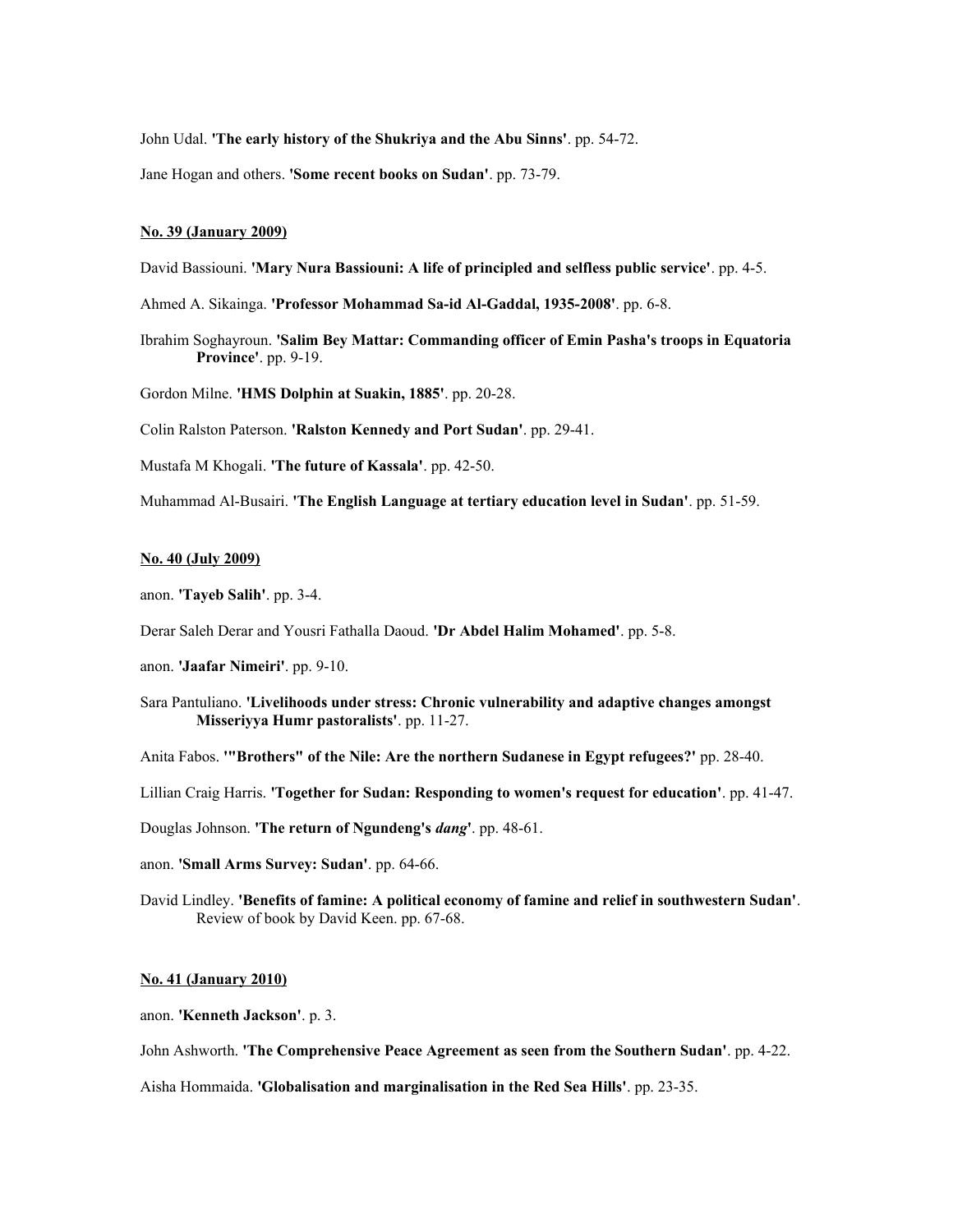- Fergus Nicoll. **'The death of Gordon, his Khartoum Journals and their impact on Victorian culture'**. pp. 36-50.
- Alan Fenwick. **'Poison in small measure: Dr Christopherson and the cure for Bilharzia'**. Review of book by Ann Crichton-Harris. pp. 51-53.
- Ashraf Abdelhay. **'First Islamist republic: Development and disintegration of Islamism in the Sudan'**. Review of book by Abdullahi A. Gallab. pp. 54-58.

# **No. 42 (July 2010)**

- Benedetta de Alessi. **'Has Sudan's CPA solved the country's perennial state of war?'** pp. 3-16.
- Mustafa M Khogali. **'The demise of the railway and an era of road and bridge construction'**. pp. 17-29.
- Barbara Rees. **'Anglo-French Sudan Boundary Commission, 1922-23'**. pp. 30-41.
- Mohamed Babiker Ibrahim. **'Problems of flood irrigated agriculture in the Sudan: The Khor Abu Habl Scheme'**. pp. 42-57.
- Adrian Thomas. **'Six months in Sudan: A young doctor in a war-torn village'**. Review of book by James Maskalyk. pp. 58-60.
- Richard Stock. **'Mohawks on the Nile: Natives among the Canadian Voyageurs in Egypt'**. Review of book by Carl Benn. pp. 61-63.
- Peter Woodward. **'Sudan in turmoil: Hasan al-Turabi and the Islamist State, 1989-2003'**. Review of book by J. Millard Burr and Robert O. Collins. pp. 64-66.

#### **No. 43 (January 2011)**

Peter Woodward. **'John Alexander'**. p. 4.

Philip Bowcock. **'Rinderpest and some memories'**. pp 5-10.

Harold Williams. **'Getting to the office'**. pp. 11-13.

Faisal M. Musa. **'The judiciary in the Mahdiyya state'**. pp. 14-27.

Douglas Johnson. **'Revival of the Southern Sudan's archives'**. pp. 28-36.

Jane Hogan et al. **'Some recent books on Sudan'**. pp. 37-44.

Anon. **'Ph.D theses relating to Sudan accepted at British Universities (2005-2008)'**. p. 45

Peter Woodward. **'Sudan at the brink: Self-determination and national unity' and 'Sudan: Darfur and the failure of an African state'**. Review of books by Francis Mading Deng and Richard Barltrop. pp. 46-48

Gill Lusk. **'Sudan - No easy ways ahead'**. Review of book published by Heinrich-Böll-Stiftung. pp. 49-51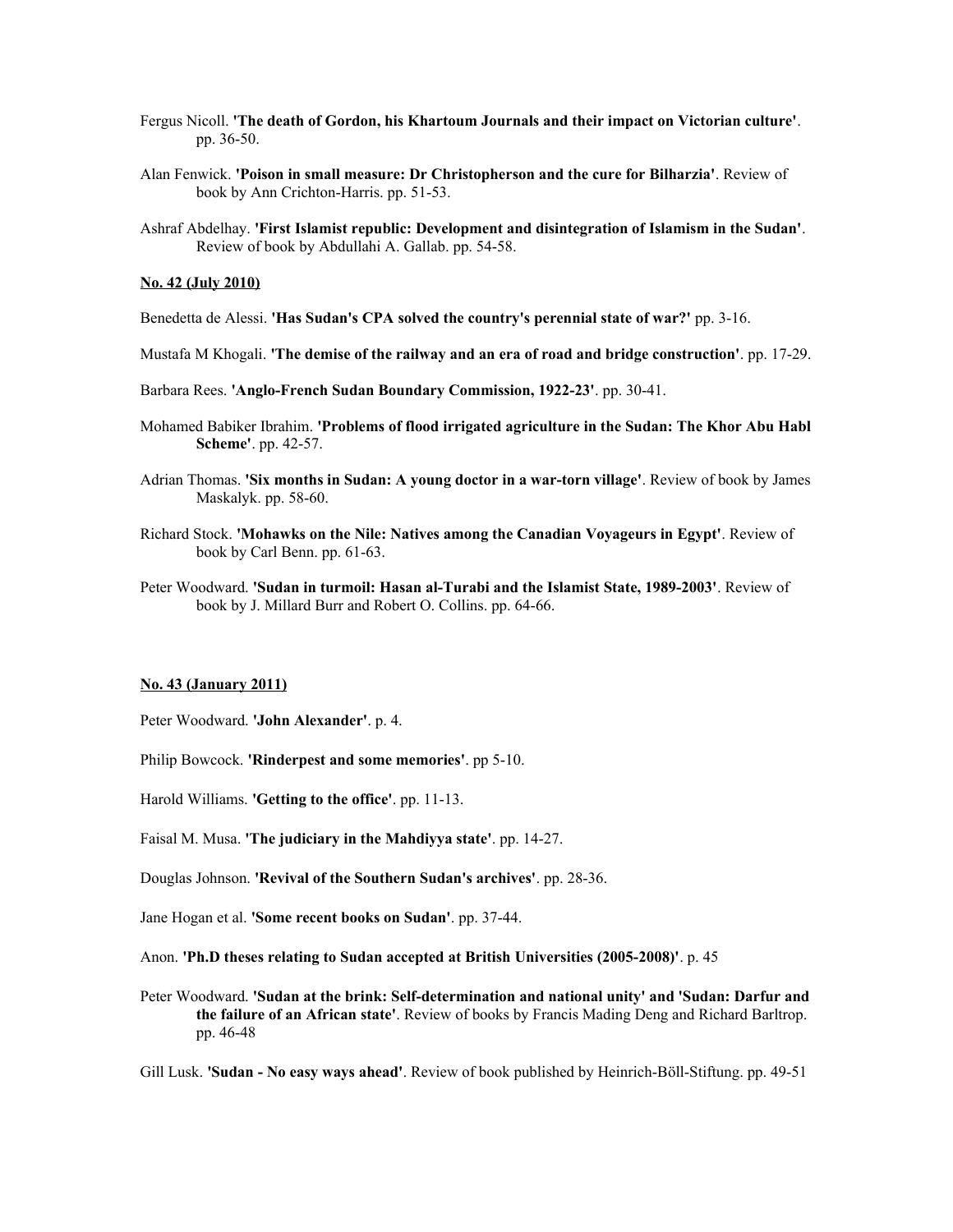# **No. 44 (July 2011)**

Douglas H. Johnson. **'Independence Day, Juba 9 July 2011'**. pp. 4-7

- Anon. **'South Sudan Referendum, 2011'** [two photographs]. p.8
- Peter Woodward. **'SSSUK at 25'**. pp. 9-14

Moritz Mihatsch. **'Sudan independencies, 1956 and 2011'**. pp. 15-31.

- Zoe Cormack. **'Fashion, flirting and fighting: Dance in Dinka districts, 1929-50'**. pp.32-47.
- Khalid M. Mustafa Aburaida. **'The role of remittances in farming: The Gedaref area of eastern Sudan'**. pp. 48-56.
- Sameer Alredaisy, Abdel Aziem Tinier and Jack Davies. **'Farming, herding, water and rangeland in the Butana'**. pp. 57 - 69.
- Jack Davies. **'That hard hot land'**. Review of book by Mary Keenan. pp. 70-72
- Henry Gunston. **'Sudan's first railway The Gordon Relief Expedition and the Dongola Campaign'**. Review of book by Derek A. Welsby. pp. 73-75.
- Wendy James. **'Land, governance, conflict and the Nuba of Sudan'**. Review of book by Guma Kunda Komey. pp. 76-79.

## **No. 45 (January 2012)**

Herman Bell. **'Father Giovanni Vantini: In memoriam'**. pp. 4-7

Robert Cecil Mayall. **'Twenty years as a political officer in the Anglo-Egyptian Sudan'**. pp. 8-23.

Ian Mackie. **'My life with the Nuba: A unique people'**. pp. 24-29.

Peter Elborn. **'A Sudan Safari, January 14-28, 2011'**. pp. 30 - 38.

Douglas Johnson. **'Sudanese Memorials: Scunthorpe: Salim Charles Wilson'**. pp. 39-40.

Douglas Johnson. **'The naming of (Sudanese) maps'**. pp. 41-42.

Jack Davies. **'A Welsh mining community and Omdurman'**. pp. 43-44.

Michael Medley. **'The root causes of Sudan's civil wars: Peace or truce?'**. Review of book by Douglas H. Johnson. pp. 45-46.

Gwyneth Davies. **'Lyrics Alley'**. Review of book by Leila Aboulela. p. 47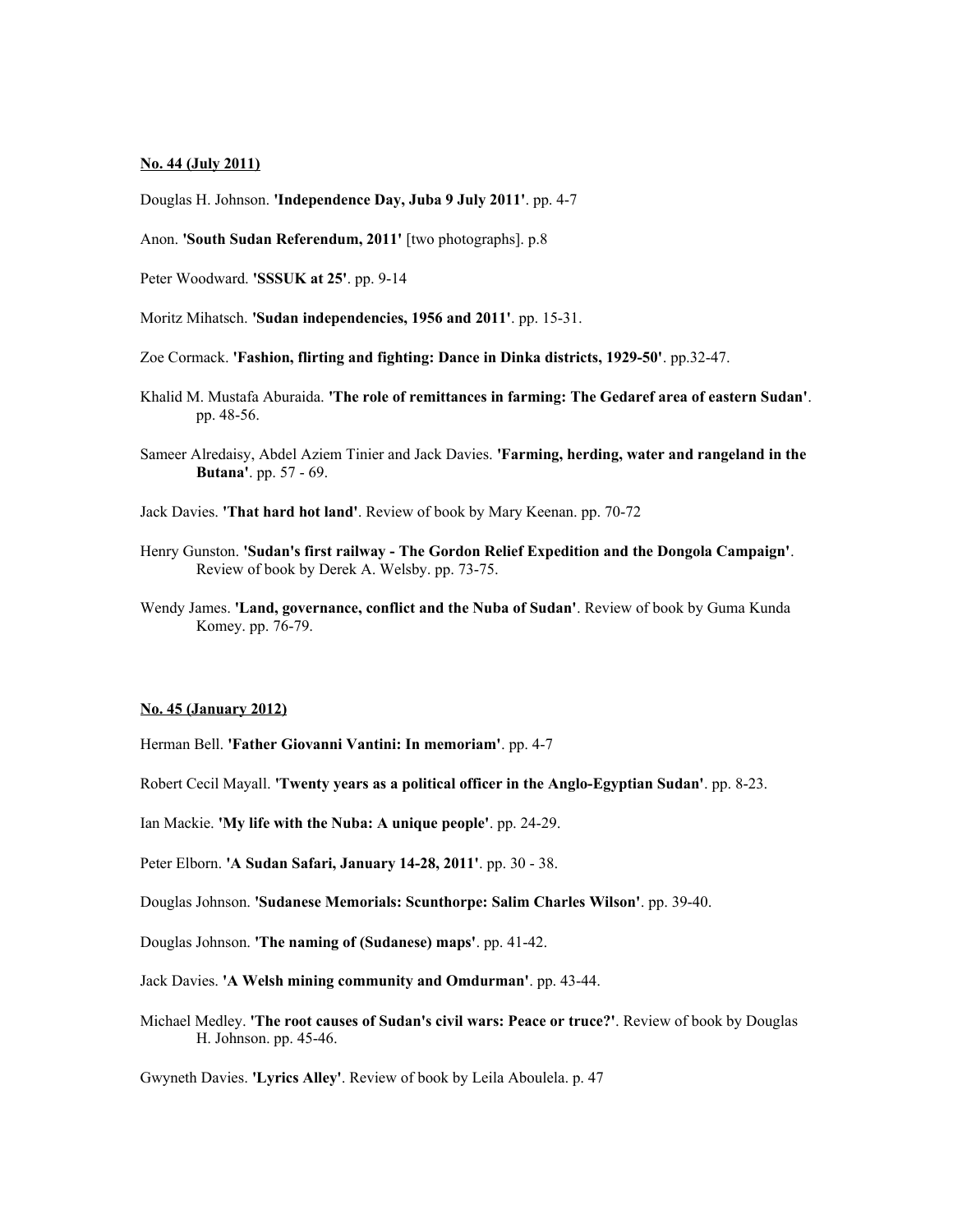#### **No. 46 (July 2012)**

- Mohamed B. Ahmed (Alsawi). 'Separation: Critique of the Southern as well as the Northern narrative'. pp. 3-6.
- Omer A.M.S. Hayati and Samir M.A.H. Alredaisy. **'Effectiveness of food security intervention in conflict areas of North Darfur, Sudan'**. pp. 7-22.
- Lillian Craig Harris. **'The Acropole Hotel, Khartoum'**. pp. 23-36.
- John A. Akec. **'Higher education in South Sudan'**. pp. 37-46.
- John Udal. **'Sudan documents at Winchester College Library'**. p. 47.
- Jane Hogan. **'Sudan maps online'**. pp. 48-49.
- Jack Davies. **'Sudan memorial in Westminster Abbey'**. pp. 50-51.
- Jonathan Bush. **'Wingate Pasha: The life of General sir Francis Reginald Wingate, 1861-1953'**. Review of a book by R.J.M. Pugh. pp. 52-55.
- Richard Stock. **'Slaves of fortune: Sudanese Soliders & the River War 1896-1898'**. Review of a book by Ronald M. Lamothe. pp. 56-60.
- Peter Elborn. **'The Sudan Handbook'**. Review of a book edited by John Ryle, Justin Willis, Suliman Baldo and Jok Madut Jok. pp. 61-63.

# **No. 47 (January 2013)**

- **'9th International Sudan & South Sudan Conference, Bonn 2012'**. pp. 3-5
- Douglas Johnson. **'A new history for a new nation'**. pp. 6-15.
- Hashim M. Ahmed. **'The effect of drifting sand and sand dunes on Sudan railways'**. pp. 16-39.
- Omer M Shurkan. **'The Nuba crisis in South Kordofan State'**. pp. 40-47.
- AlHaj Salim Mustafa. **'Public libraries in the Condominium'**. pp. 48-57.
- Dana Wilkins. **'South Sudan's new oil laws'**. pp. 58-63.
- Mohamed B. Ahmed (Alsawi). **'Violent conflict and peacebuilding: The continuing crisis in Darfur'.** Review of book by Johan Broche and Daniel Rothbart. pp. 64-66.
- Moritz Mihatsch. **'Sudan after separation: new approaches to a new region'.** Review of book edited by Toni Weis/Heinrich Böll Stiftung. pp. 67-71.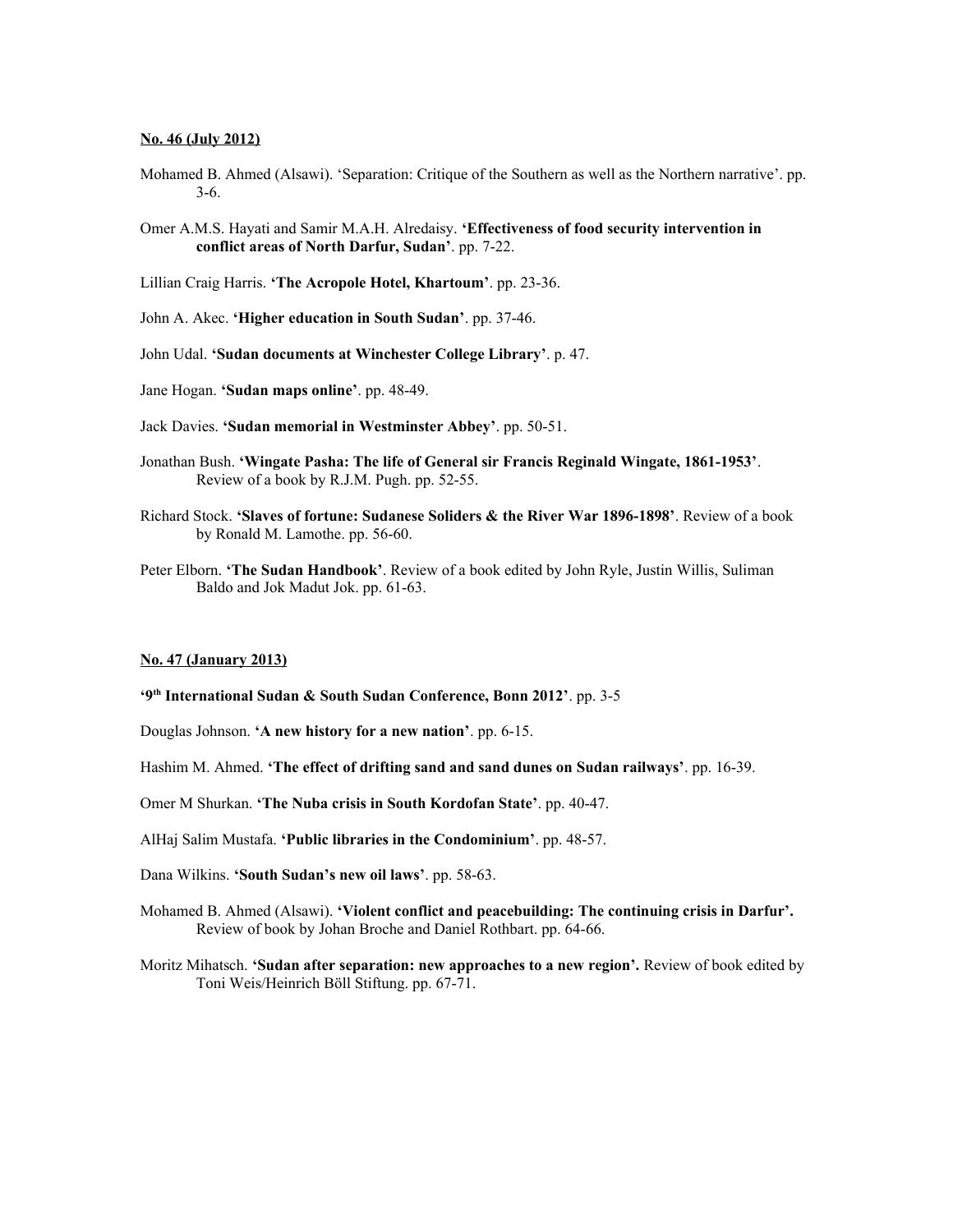# **No. 48 (July 2013)**

Peter Kemp. **'Oil in Sudan and South Sudan'**. pp. 3-12.

Andras Zboray. **'The occupation of Karkur Murr by SDF, Jebel Uweinat, 1934'**. pp. 13-31.

Ray Meynink. **'Great Aunt Ada was there! Trinkitat, 1884'**. pp. 32-47.

Alhaj Salim Mustafa. **'A Jew among Christians: Life and writings of Sigmar Hillelson'**. pp. 48-62.

Douglas Johnson. **'Sudanese memorials: Bonn Square, Oxford'**. pp. 63-64.

- Gill Lusk. **'The Sudanese press after separation: Contested identities of journalism'**. Review of report from Media in Cooperation and Transition. pp. 65-67.
- Mustafa M. Khogali. **'Sudan looks East: China, India and the politics of Asian alternatives'**. Review of book edited by D. Large and L. Patey. pp. 68-71.
- Nicki Kindersley. **'South Sudan: From revolution to independence'**. Review of book by M. LeRiche and M. Arnold. pp. 72-74.

## **No. 49 (January 2014)**

Abdel Ghaffar Mohammed Ahmed. **'Professor Ian Cunnison (1923-2013): An appreciation'**. pp. 4-5.

Jack Davies. **'Professor John Cloudsley-Thompson: An appreciation'**. pp. 6-7.

Aziz El Nur. **'Ibrahim El-Salahi: Stories and other nice things'**. pp. 8-12.

Adrian Thomas. **'Ibrahim El-Salahi at the Tate Modern, 2013'**. pp. 13-15.

Ena Dawson. **'Ibrahim El-Salah: Tate Modern, impressions of an exhibition'**. pp. 16-17.

Peter Woodward. **'Report on the SSSUK Annual Symposium, 2013'**. pp. 18-20.

Jok Madut Jok. **'The break-up of Sudan: The people of two countries'**. pp. 21-29.

Mark Jones. **'Sudan's agricultural potential'**. pp. 30-44.

Ahmed Elzobeir. **'Land grab and food insecurity'**. pp. 45-58.

Douglas Johnson. **'Battle of Omdurman and the First World War'**. pp. 59-63.

Alhaj Salim Mustafa. **'The ghosts of empire: Britain's legacies in the modern world'**. Review of book by K. Kwarteng. pp. 64-66.

Zoe Cormack. **'Search for the Nile's source: The ruined reputation of John Petherick, nineteenthcentury Welsh explorer'**. Review of book by J. Humphries. pp. 67-70.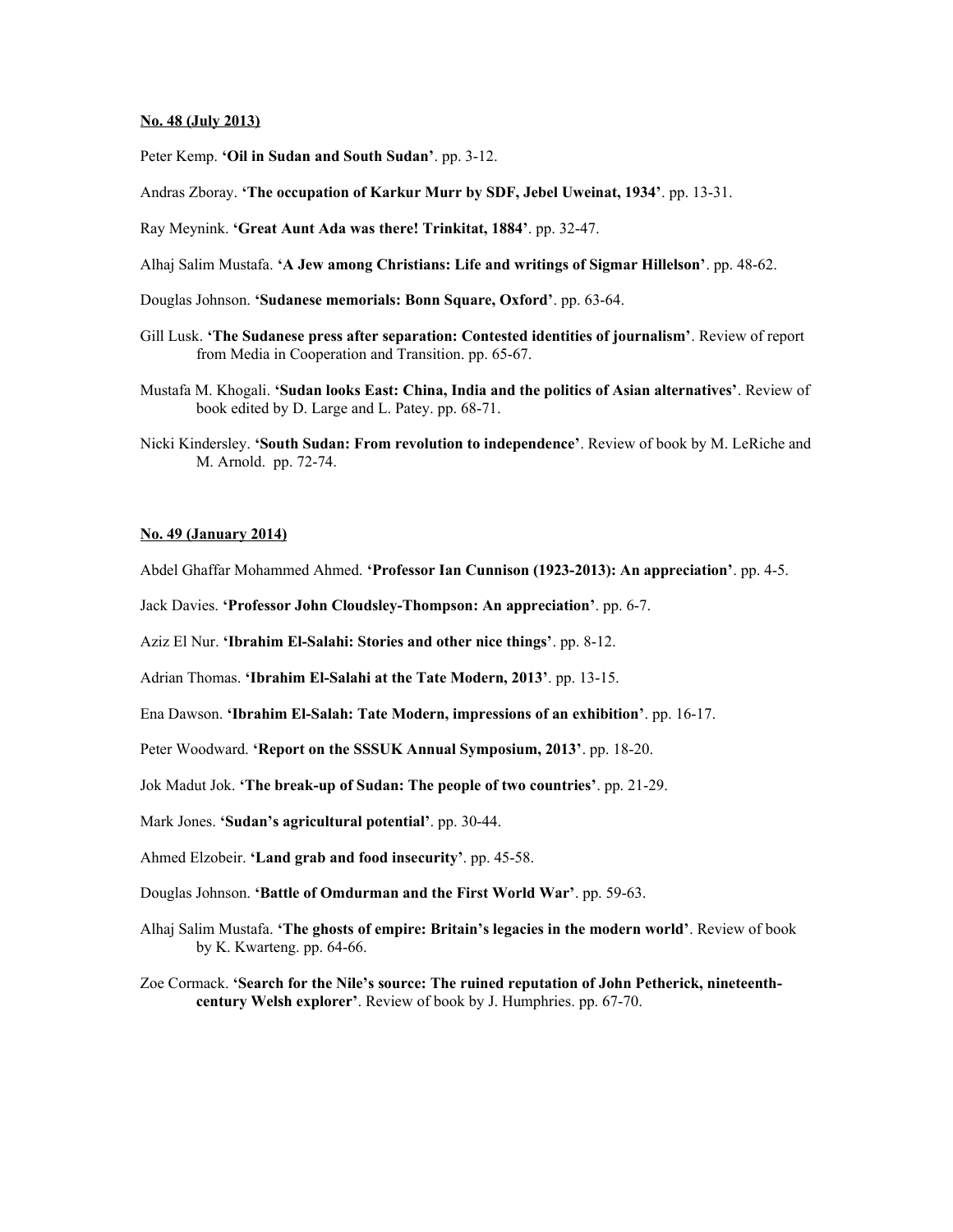# **No. 50 (July 2014)**

Douglas Johnson. **'The Jackson Incident'**. pp. 4-38.

Mohamed Babiker Ibrahim. **'Recent rapid urbanisation in Sudan'**. pp. 39-45.

Jane Hogan. **'Some recent books on Sudan and South Sudan'**. pp. 46-55.

Douglas Johnson. **'Sudanese memorials'**. pp. 56-57.

Alhaj Salim Mustafa. **'Dealing with government in South Sudan: Histories of chiefship, community and state'**. Review of book by Cherry Leonardi.

#### **No. 51 (January 2015)**

Douglas Johnson. **'Jack Davies: An appreciation'**. pp. 5-6.

- Gerard Prunier. **'Why did South Sudan blow up in December 2013 and what is likely to happen as a result?' [Part 1]**. pp. 7-22.
- Mustafa M. Khogali. **'Notes on two refugee camps in the southern part of White Nile'**. pp. 23-31.
- Zoe Cormack. **'Report on the SSSUK Annual Symposium 2014'**. pp. 32-33.
- Fergus Nicoll. **'Ali al Mahdi's oral history of the Mahdia'**. pp. 34-43.
- Gerassimos Makris. **'The Tumbura spirit possession cult in the Sudan: A long-term view'**. pp. 44-61.
- Rosalind Marsden, Mawan Muortat, Benjamin Taban Avelino and Philip Winter. **'Panel on contemporary South Sudan'**. pp. 62-70.
- Djamela Magid, Dan L. Lukudu and Yasmin Sinada. **'Creative writing from the Sudans'**. pp. 71-77.
- Philip Winter. **'The ghosts of Badingilu'**. pp. 78-81.
- Douglas Johnson. **'Sudan in British comedy'**. pp. 82-83.
- Lutz Oette. **'Sudanese journeys: Of friends, nightmares and dreams'**. pp. 84-92.
- Peter Woodward. **'Law's fragile state: Colonial, authoritarian and humanitarian legacies in Sudan'**. Review of a book by Mark Fathi Massoud. pp. 93-94.

#### **No. 52 (July 2015)**

- Jacob Akol. **'The social, cultural and political significance of "summer dance" among the Rek Dinka of South Sudan'.** pp. 5-14
- Mohamed Babiker Ibrahim and Omer Yousif El-Tayeb. *'***Socio-economic changes and challenges of Tuti Island after the construction of the Bridge'.** pp. 15-26
- Marilyn Deegan, Badreldin Elhag Musa and James Lowry. *'***Preserving the cultural heritage of Sudan through digitisation: Developing digital Sudan'**. pp. 27-37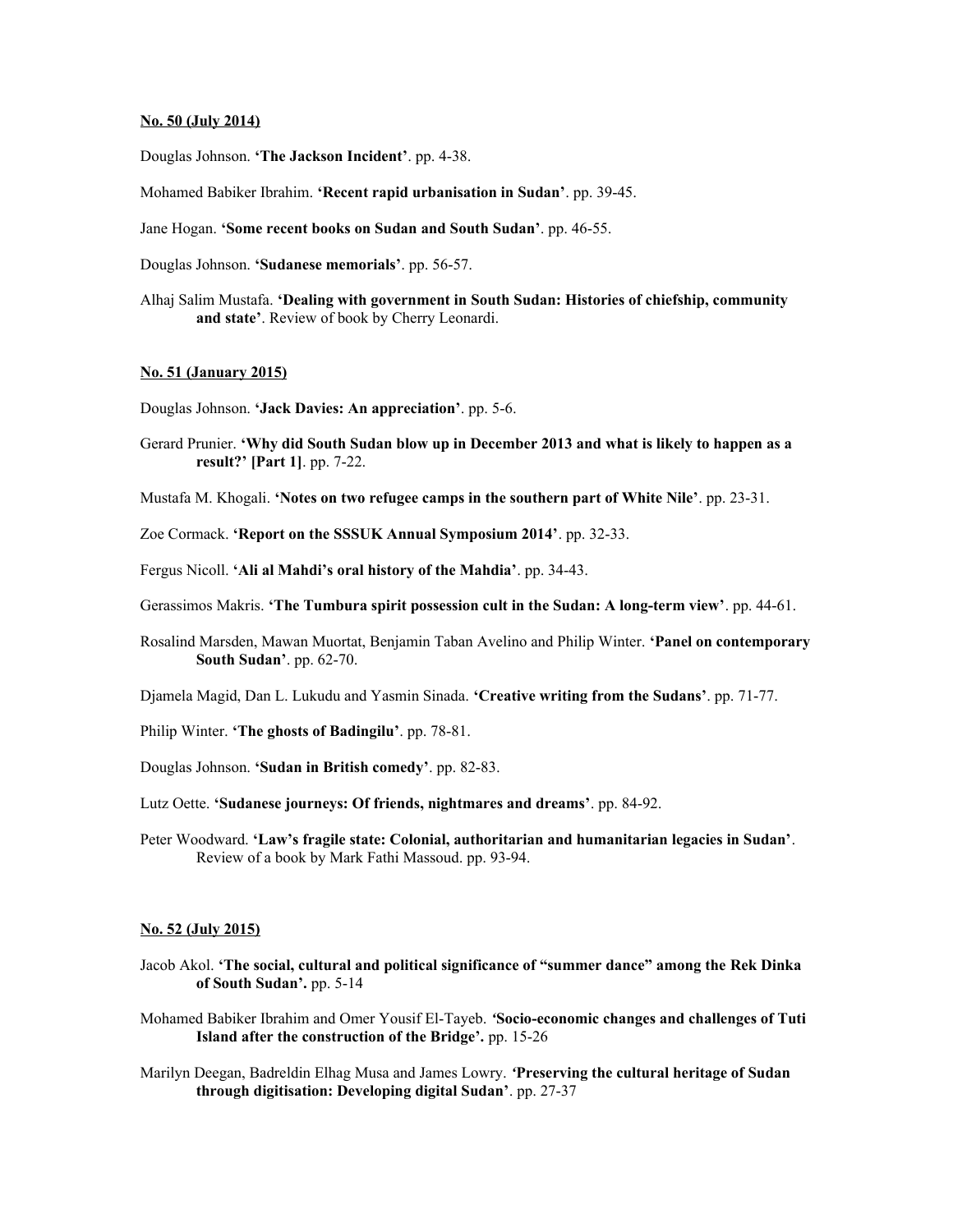- Mustafa M. Khogali. **'Disasters related to heavy rains in parts of Khartoum Wilaya, Sudan in 2013'.**  pp.38-49.
- Gerard Prunier. '**Why did South Sudan blow up in December 2013 and what is likely to happen as a result? [Part 2].** pp. 50-60
- Peter Woodward. **Sudan verse.** pp. 61-66.
- Adrian Thomas. '**The plants of Sudan and South Sudan: An annotated checklist'.** Review of a book by Iain Darbyshire, Maha Kordofani, Imadeldin Farag, Ruby Candiga and Helen Pickering. pp. 67- 68.
- Egbert Wesselink. **'The new kings of crude' and 'The oil years in Sudan'**. Reviews of books by Luke Patey and Alsir Sidahmed. pp. 69-73
- Gill Lusk. '**A poisonous thorn in our hearts: Sudan and South Sudan's bitter and incomplete divorce'.** Review of a book by James Copnall. pp.74-78.
- Andrew Wheeler. '**The voice of the voiceless: The role of the Church in the Sudanese Civil War 1983- 2005'.** Review of a book by John Ashworth, Haruun Lual Ruun, Emmanuel LoWilla & Maura Ryan. pp.79-82.

Muortat Mawan. '**South Sudan: A slow liberation'.** Review of a book by Edward Thomas. pp. 83-84.

Matthew S. Benson. '**The state of post-conflict reconstruction: Land, urban development and statebuilding in Juba, Southern Sudan'.** Review of a book by Naseem Badiey. pp. 85-88.

# **No. 53 (February 2016)**

- Jack Davies. **'George Harold Williams: An appreciation'.** p. 3.
- Chris Milner. **'South Sudanese theatre in 2015'**. pp. 4-17.
- Chris Vaughan. '**Colonial governance in Darfur during the Anglo-Egyptian Condominium: Violence and accommodation'.** pp. 18-28.
- Ricardo Preve. **'The story of the Macelle'.** pp. 29-43.
- Ashraf Khalifa. **Report on the symposium panel, 'Youth radicalisation among Sudanese'.** pp. 44-47.
- Philip Winter. **'The collapse of governance in South Sudan Some comments on Gerard Prunier's 'hukum' explanation'.** pp. 48-53.
- Derek A. Welsby. **'The Sudan Archaeological Research Society'.** pp. 54-66.
- Peter Verney. **'Darfuri singer Surooq Abu el-Nas sings at the 2016 Holocaust Memorial Day commemoration'.** pp. 67-69.
- Nicki Kindersley. **Gender, home and identity: The Nuer repatriation to South Sudan**. Review of a book by Katarzyna Grabska. pp. 70-72.
- Jack Davies. **'Disrupting territories: Land, commodification and conflict in Sudan'**. Review of a book edited by J. Gertel, R. Rottenburg, and S. Calkins. pp.73-75.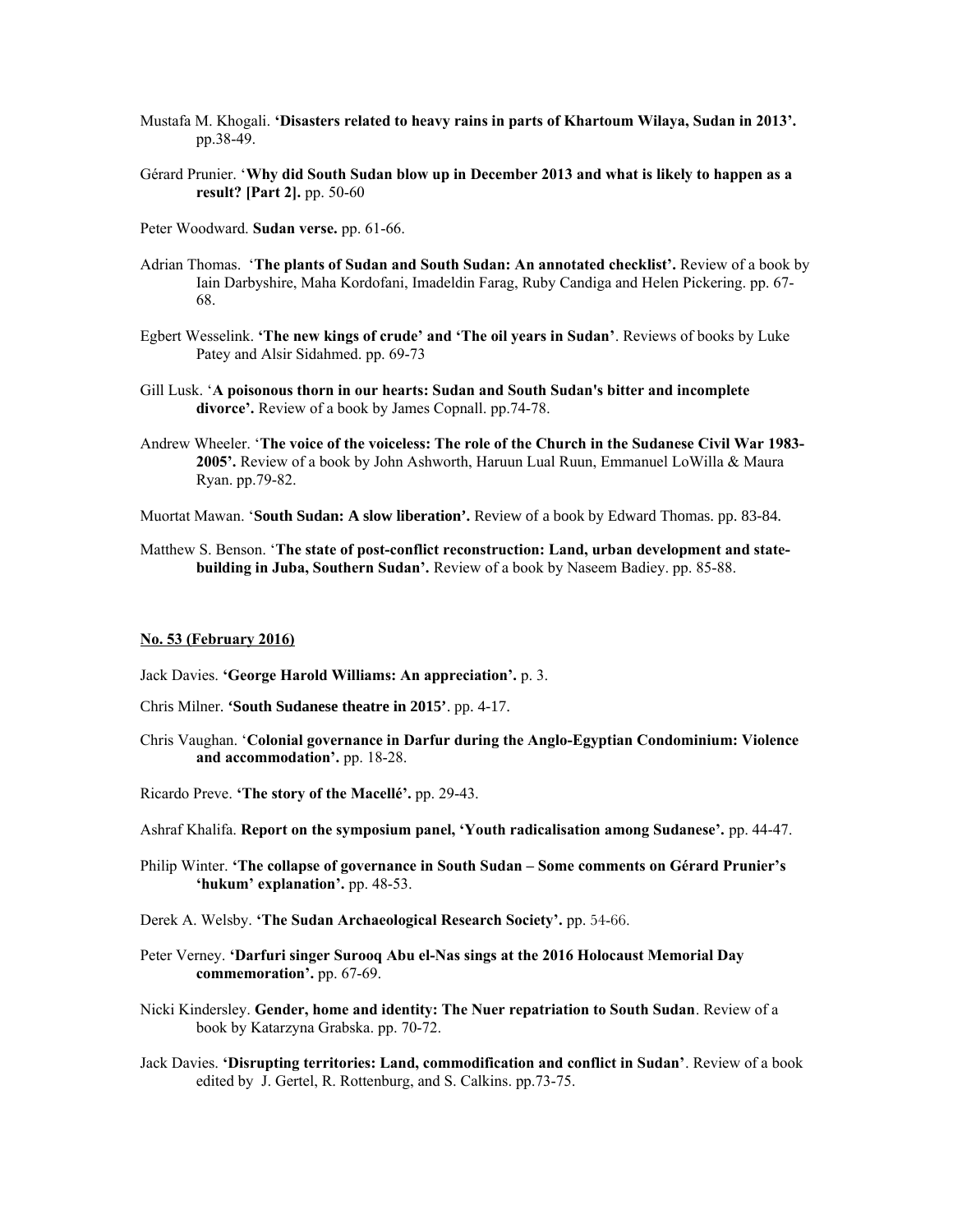- Peter Woodward. **'The paradox of two Sudans: The CPA and the road to partition'**. Review of a book by Mansour Khalid. pp. 76-78
- Rashid Sid Ahmed Elsheikh. '**Sudanese proverbs: Translated, transliterated, explained'.** Review of a book by Muna Zaki and Edmund Wyatt. pp. 79-80.
- Fergus Nicoll. **'The last of the great proconsuls: Sir William Luce and the British empire in the Middle East'**. Review of a book by M. W. Daly. pp. 81-83.

# **No. 54 (July 2016)**

- Jane Hogan. **'Sudanese memorials: The Kerr Arch, Durham School'**. pp. 3-4.
- Elizabeth Hodgkin. **'Education in South Sudan'**. pp. 5-19.
- Lutz Oette. **'Litigation before the African Commission on Human and People's Rights and the struggle against torture in Sudan'**. pp. 20-33.
- Edward Thomas. **'Visiting Akobo'**. pp. 34-41.
- Azahir Hassan Abdel Rahman. **'The impact of irrigated agricultural schemes on social services in Sudan: A case study of the Rahad Irrigated Scheme'**. pp. 41-48.
- Charlotte Martin. **Report of the SSSUK/Centre of African Studies meeting, 'The international embrace of Khartoum: Causes and consequences for Greater Sudan'**. pp. 49-51.
- Heather J. Sharkey. **'Lost nationalism: Revolution, memory, and anti-colonial resistance in Sudan'.**  Review of a book by Elena Vezzadini. pp. 52-54.
- Jack Davies. **'Canada in Sudan, Sudan in Canada: Immigration, conflict and reconstruction'**. Review of a book edited by Amal Madibbo. pp. 55-56.
- Peter Woodward. **'Their Second Republic: Islamism in the Sudan from disintegration to oblivion'**. Review of a book by Abdullahi A. Gallab. pp. 57-58.
- M. W. Daly. '**Colonial violence, sultanic legacies and local politics, 1916-1956'**. Review of a book by Chris Vaughan. pp. 59-63.

#### **No. 55 (February 2017)**

Gill Lusk. **'Mohamed Ahmed Abdulla Abbaro: An appreciation'**. p. 3.

Aziz el Nur Abdel Magid & Charlotte Martin. **'Sudanese literature today: A panel discussion'**. pp. 4 -6. Al Saddiq al Raddi. **'Poem of the Nile'**. pp. 7-11.

Jesse Zink. **'Dinka vernacular literature and** *Bung de Diet ke Duor***: Hymnody and publishing in a South Sudanese Church'**. pp. 12-22.

Peter Verney. **'"Does your tribe have a flag?" The perils of seeking asylum in the UK'**. pp. 23-31.

Ali Agab. **'Rule of law and rule by law in Sudan'**. pp. 32-43.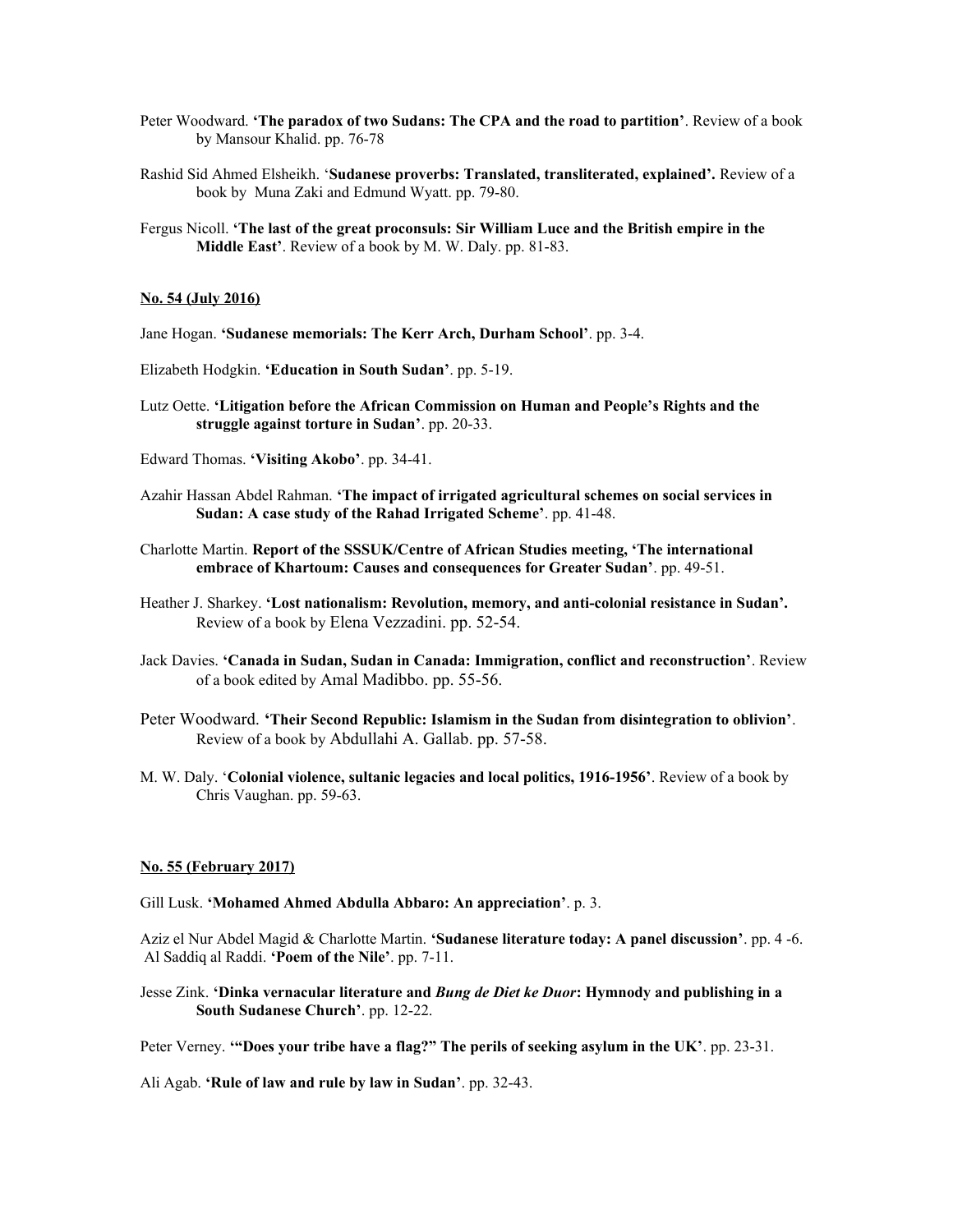- Douglas H. Johnson. **'Sudan and South Sudan: From one to two'.** Review of a book by Bona Malwal. pp. 47-49.
- Leben Nelson Moro. **'South Sudan: The notable firsts'**. Review of a book by Kuyok Abol Kuyok. pp. 50- 52.
- Michael Medley. **'The root causes of Sudan's Civil Wars: Old wars and new wars'**. Review of a book by Douglas H. Johnson. p. 53.
- Jack Davies. **'In the paths of dangerous fame: The life and travels of W.G. Browne'**. Review of a book by Edmund Wyatt. pp. 54-56.
- Matthew S. Benson. **'Borders and borderlands as resources in the Horn of Africa'**. Review of a book edited by Markus V. Hoehne and Dereje Feyissa. pp. 57-59.
- Aziz el Nur. **'The Book of Khartoum. A city in short fiction'**. Review of a book edited by Raphael Cormack and Max Shmookler. pp. 60-61.

# **No. 56 (October 2017)**

Philip Winter. **'How might the outside world help South Sudan?'** pp. 3-10.

John Ashworth. **'The Church and peace in South Sudan'.** pp. 11-21.

Ronald Forrest. **'An expatriate in the Sudan 1957-1962'.** pp. 22-32.

Aru Muortat. **'Some of South Sudan's historical figures'**. pp. 33-42.

Gillian Lusk. **'Engagement beyond the centre: A review'.** pp. 43-53.

Jillian Osman. **'Memories of Mo'.** pp. 54-55.

Raphael Cormack. **'Sudan: Emergence of singularities: A review'**. pp. 54-59.

Francis Gotto. **'News from the Sudan Archive, Durham'**. pp. 60-63.

Willow Berridge. **'Modern Muslims: A Sudan memoir'.** Review of a book by Steve Howard. pp. 67-68.

- Jack Davies. **'Sudan days 1926-1954, A memoir by Richard Owen'**. Review of a book by Richard Owen, edited by Duff Hart-Davis. pp. 69-70.
- Jacob J. Akol. **'Bound by conflict: Dilemmas of the two Sudans'**. Review of a book by Francis Mading Deng. pp. 71-72.

Aly Verjee. **'South Sudan: The untold story'**. Review of a book by Hilde F. Johnson. pp. 73-74.

A. Aziz Hussein Alsawi. **'The general and the frogs'**. Review of a book by Mirghani Hassan. pp. 75-77.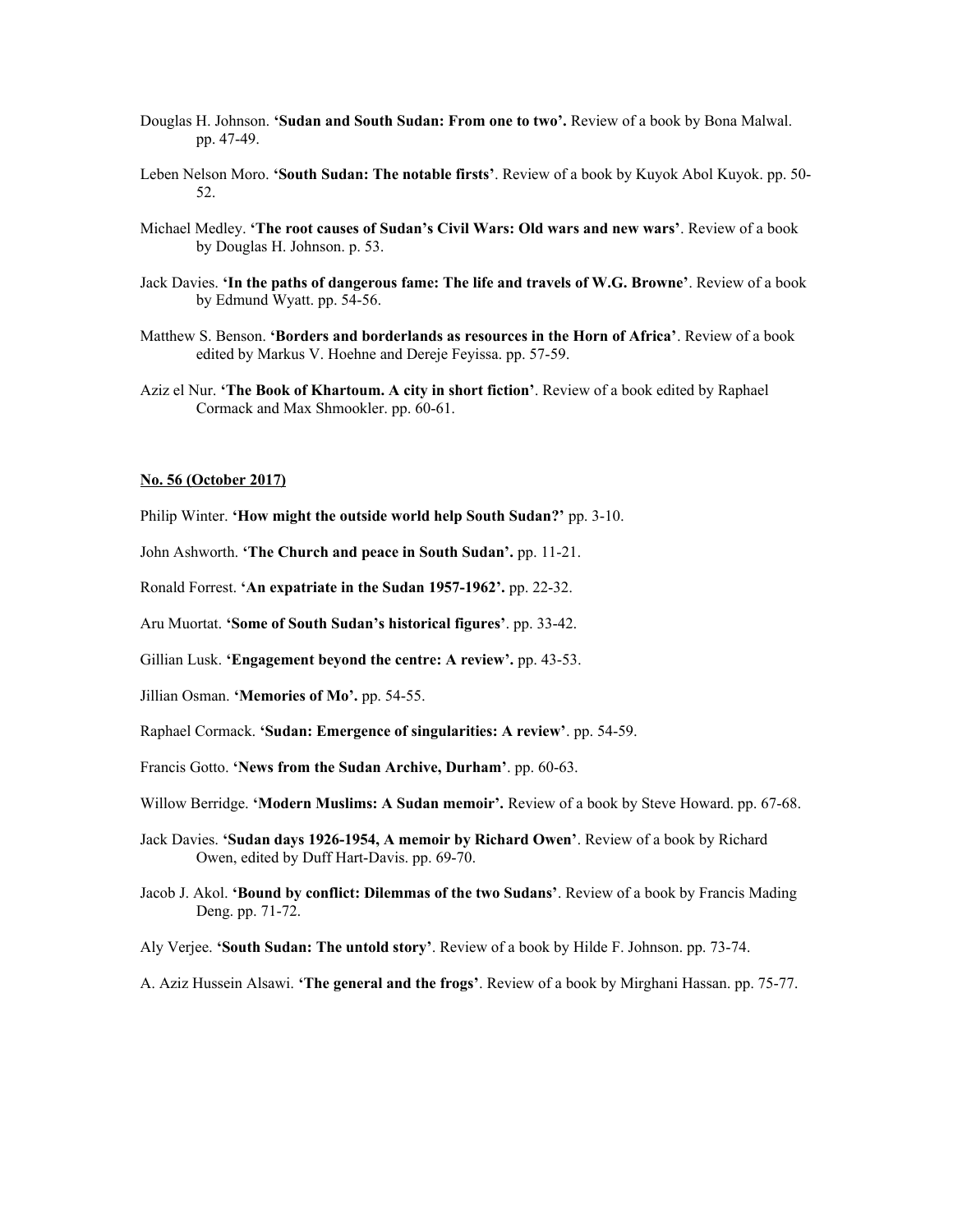## **No. 57 (March 2018)**

Imogen Thurbon. **'Challenges to literacy and the role of women's community literacy networks in Sudan'**. pp. 3-15.

Faisal Mohamed Salih. **'The National Dialogue in Sudan: A dream that didn't come true'**. pp. 16-28.

Nicki Kindersley. **'Songs in war: Thoughts on a genre'**. pp. 29-38.

- John W. Hannah. **'Life in the Sudan Political Service as an Assistant District Commissioner, 1950-54'**. pp. 39-49.
- Heather Sharkey. **'***Le Soudan, un pays de destination? Le cas des Syriens arrivés après 2011 à Khartoum***. A review'**. pp. 50-53.
- Wad Altaweel. **'The potato eaters'**. p. 54.

**Report launch:** *Criminalisation of Women in Sudan - A need for fundamental reform***.** pp. 56-57.

- Kurt Beck. **'Abroma to ziziphus and beyond: Forests, surveys, rivers and roads of the Anglo-Egyptian Sudan 1899-1956'**. Review of a book by Mary L. Keenan. pp. 60-62.
- Maha A. Y. Kordofani. **'Abroma to ziziphus and beyond: Forests, surveys, rivers and roads of the Anglo-Egyptian Sudan 1899-1956'**. Review of a book by Mary L. Keenan. pp. 63-65.
- Sidahmed Ali Bilal. **'Folk tales from the northern Sudan'**. Review of a book by Abdulla El-Tayeb. pp. 66-67.
- Kuyok Abol Kuyok. **'Abyei of the Ngok Dinka: Not yet South Sudan'**. Review of a book by Bona Malwal. pp. 68-73.
- Peter Woodward. **'Last guardians: Crown service in Sudan, Northern Rhodesia and Britain'**. Review of a book by Philip Bowcock. pp. 74-75.

Naomi Pendle. **'Breaking Sudan: The search for peace'**. Review of a book by Jok Madut Jok. pp. 76-78.

M. W. Daly. **'In defence of Britain's Middle Eastern empire: A life of Sir Gilbert Clayton'**. Review of a book by Timothy J. Paris. pp. 79-84.

#### **No. 58 (July 2018)**

**'The death of Paul Wilson**.' p. 3.

Lutz Oette. **'An innovative approach to women's studies in Sudan: A review and a report.'** pp. 4-9. Nagla Ahmed. **'Defending human rights in Sudan, a daunting mission.'** pp. 10-16.

Antonis Chaldeos. **'The Greek community in Sudan at the time of the Mahdia, 1885-1898.'** pp. 17-28. Peter Martell. **'Hope from history – Keeping the dream of South Sudan alive.'** pp. 29-40.

Kuyok Abol Kuyok. **'The neglect of the history of Sudan in South Sudan's national curriculum.'** pp.41-52.

Sara Maher, Santino Atem Deng, Nicki Kindersley. **'South Sudanese Australians: Constantly**